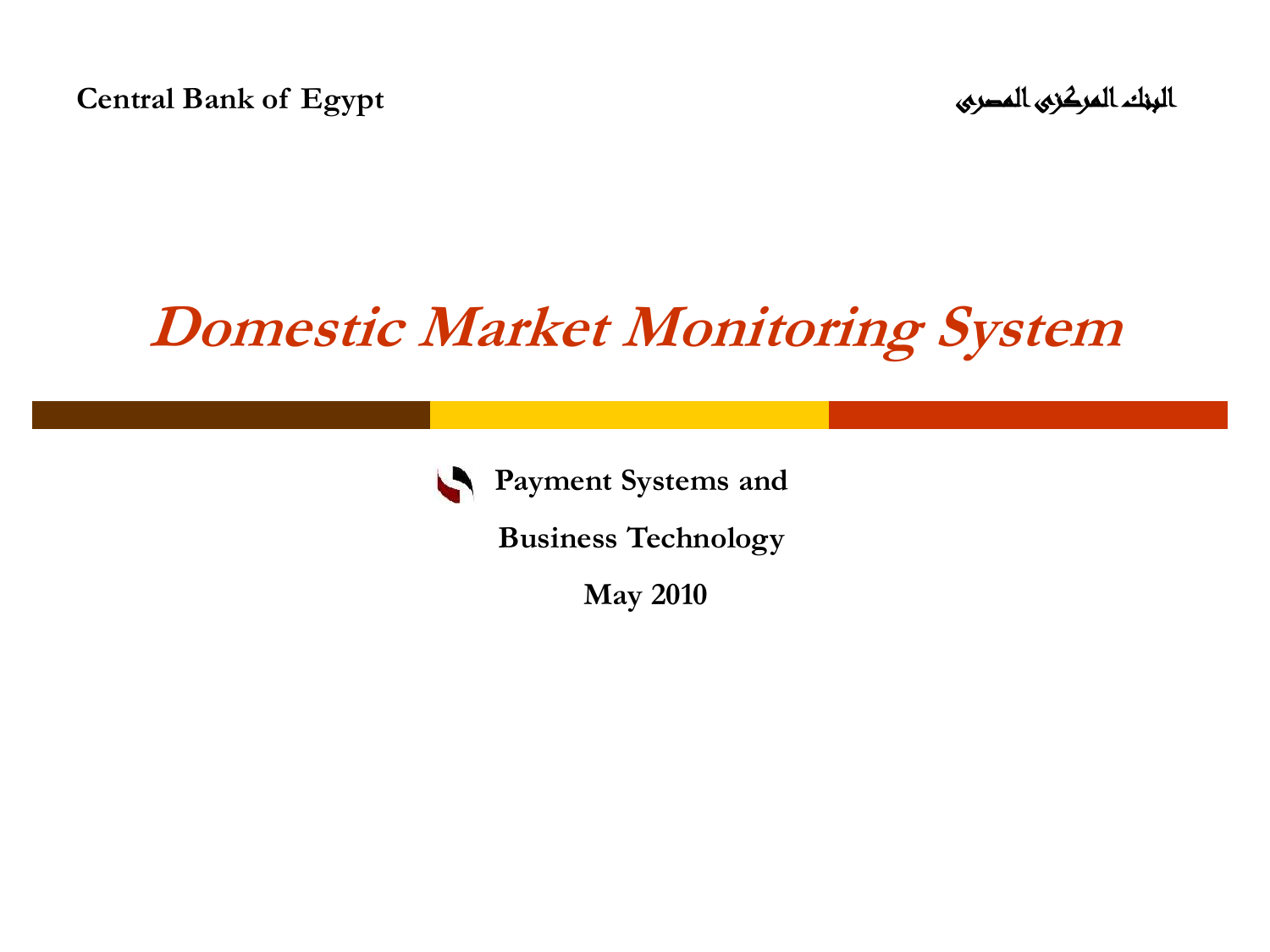Agenda

## **Introduction 11:15 am Presentation 11:30 am Q&A 01:00 pm**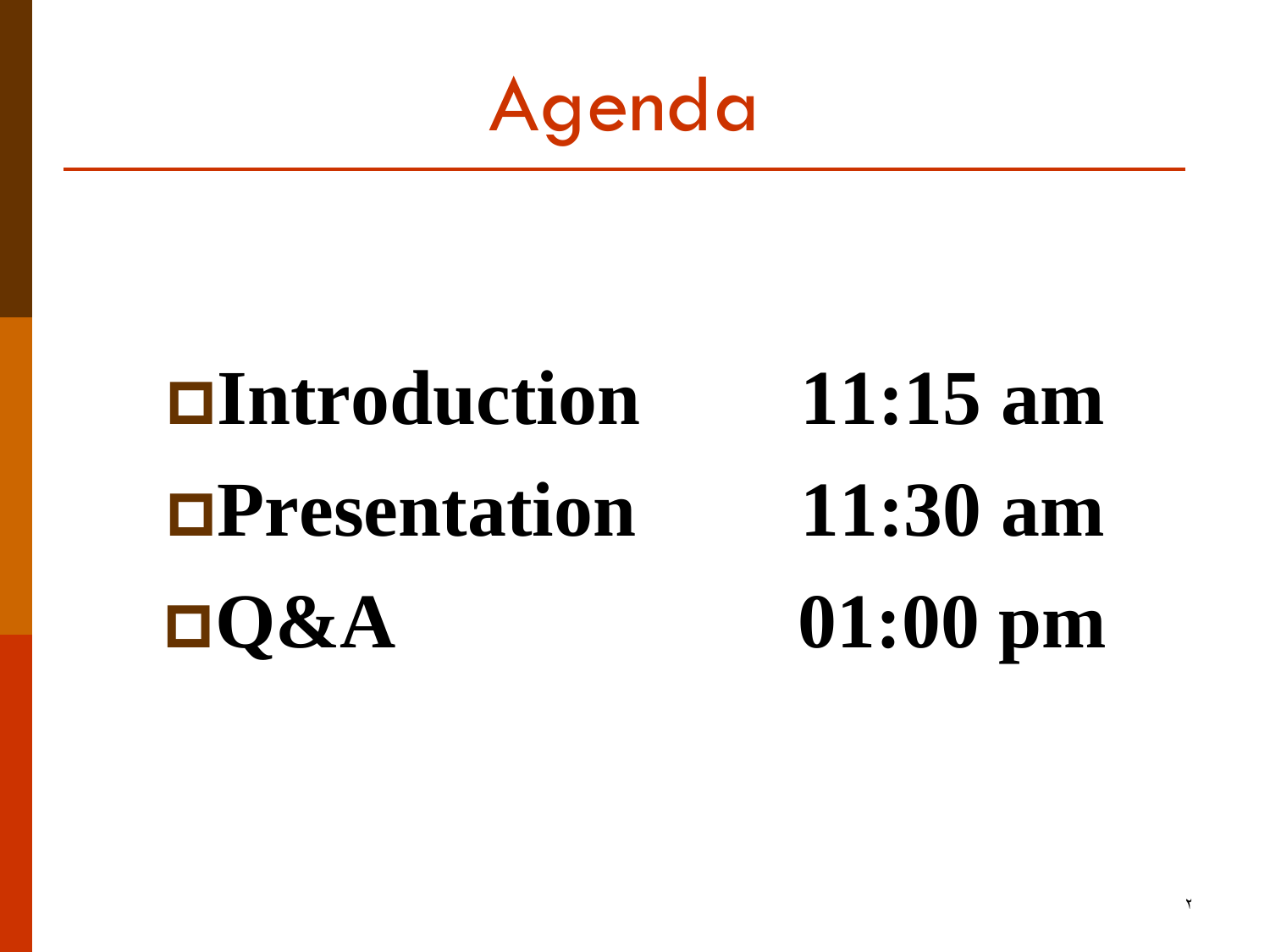I. Reporting Frequency II. DMMS Major Modifications. III.DMMS Pilot Run IV. FAQ V. Q&A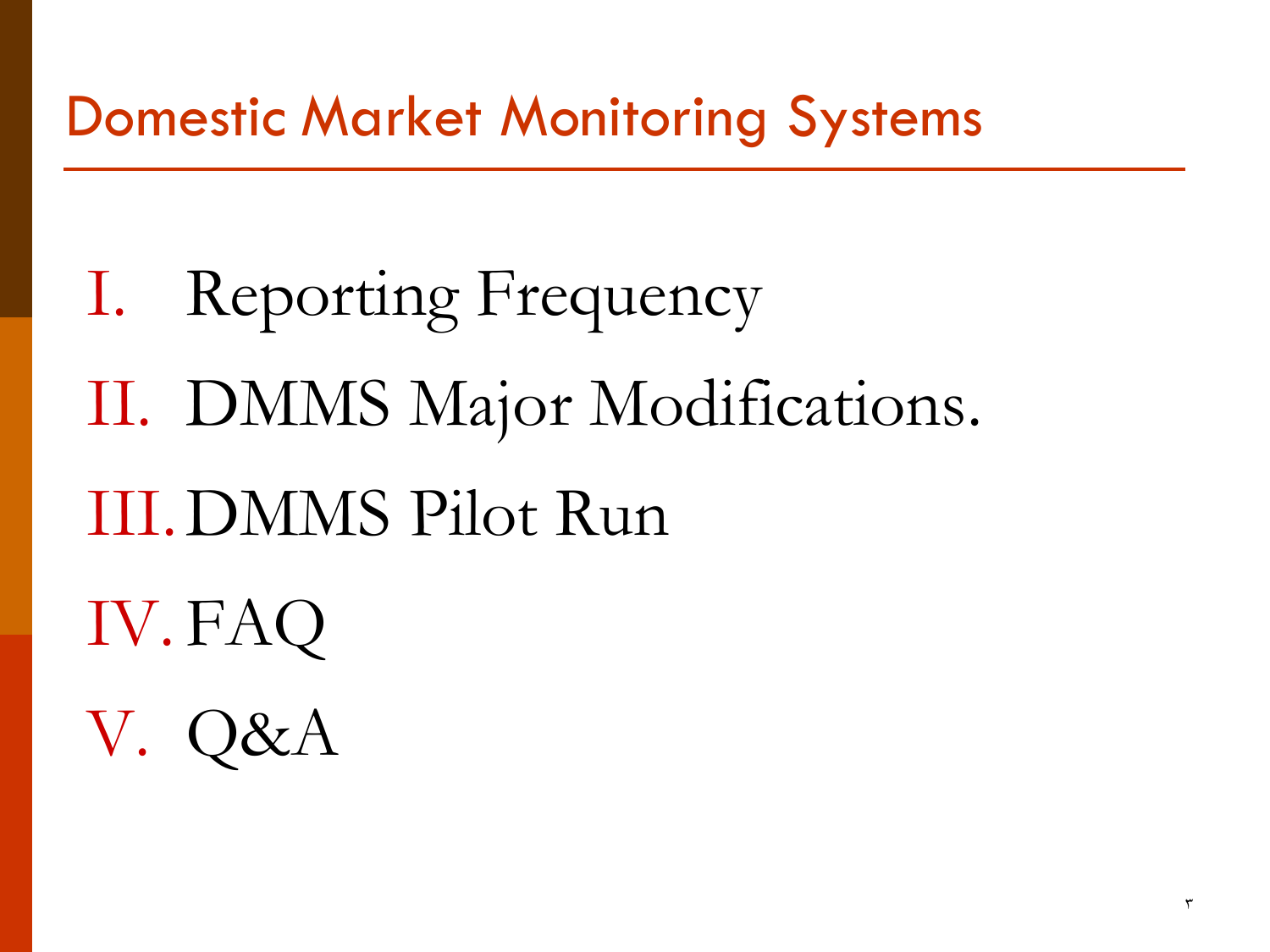### Reporting Frequency



- **1. MONEY MARKET INTER-BANK**
	- **Frequency :** Daily 4-6 PM
- **Interbank closure Time :** Next day-10am
- **2. MONEY MARKET FUNDS**
- **Frequency** : Monthly 1<sup>st</sup>-4<sup>th</sup> Business day
- **3. INTEREST RATES**
- **Frequency**: Monthly 1<sup>st</sup> -9<sup>th</sup> Business day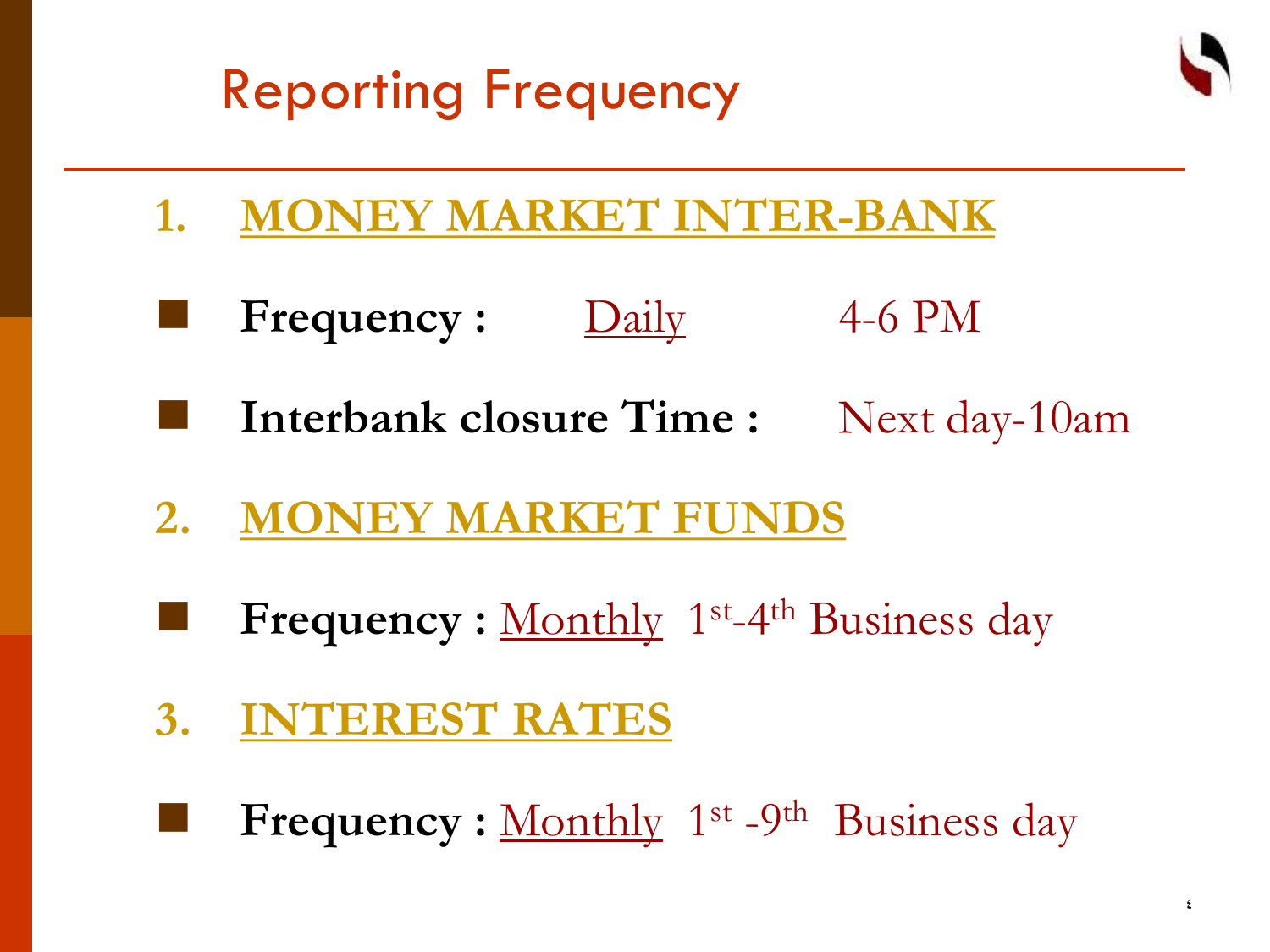## **DMMS**

## **Major Modifications**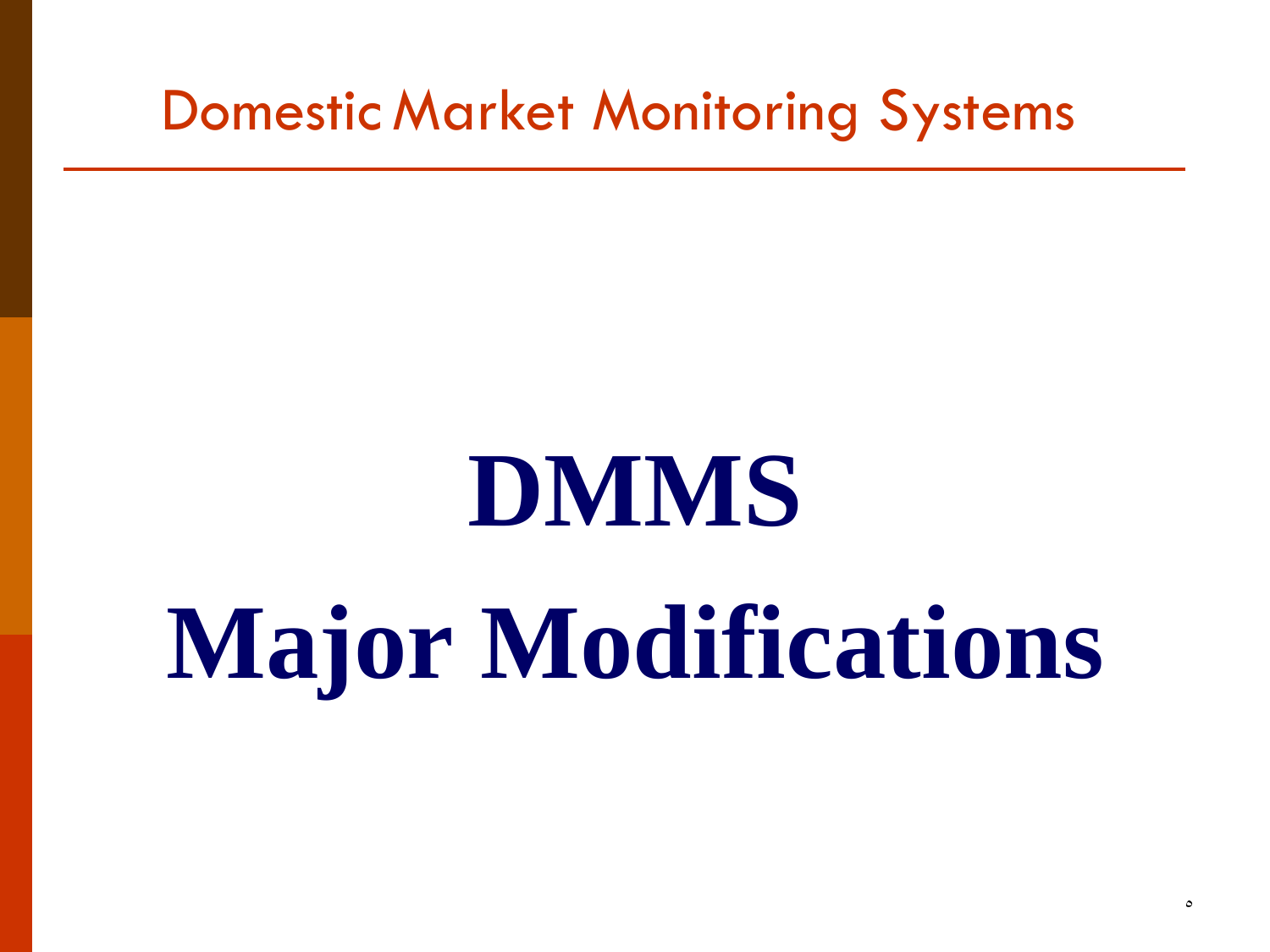

 **In order to enhance the reporting process flexibility, banks are now able to upload their files on the DMMS in XML spreadsheet format besides the Excel version 2003. Whether the XML file is natively issued from any system OR any Excel version saved in XML spreadsheet format, the DMMS will accept the report.**

**Pls. Review the templates in the DMMS\_instruction manual [http://cbe.org.eg/public/dmms\\_instructionmanual.pdf](http://cbe.org.eg/public/dmms_instructionmanual.pdf)**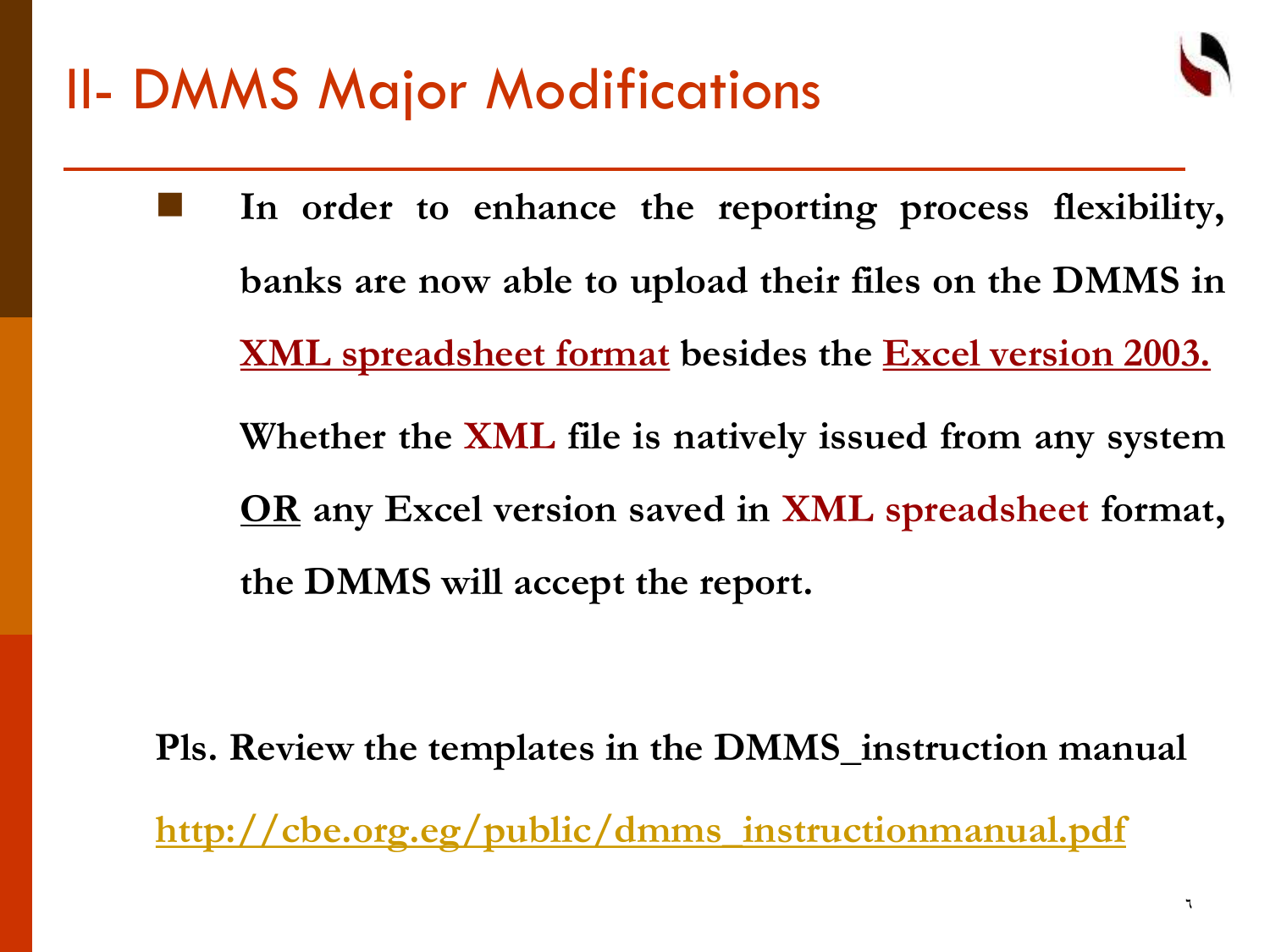### II- DMMS Major Modifications

### **Demo**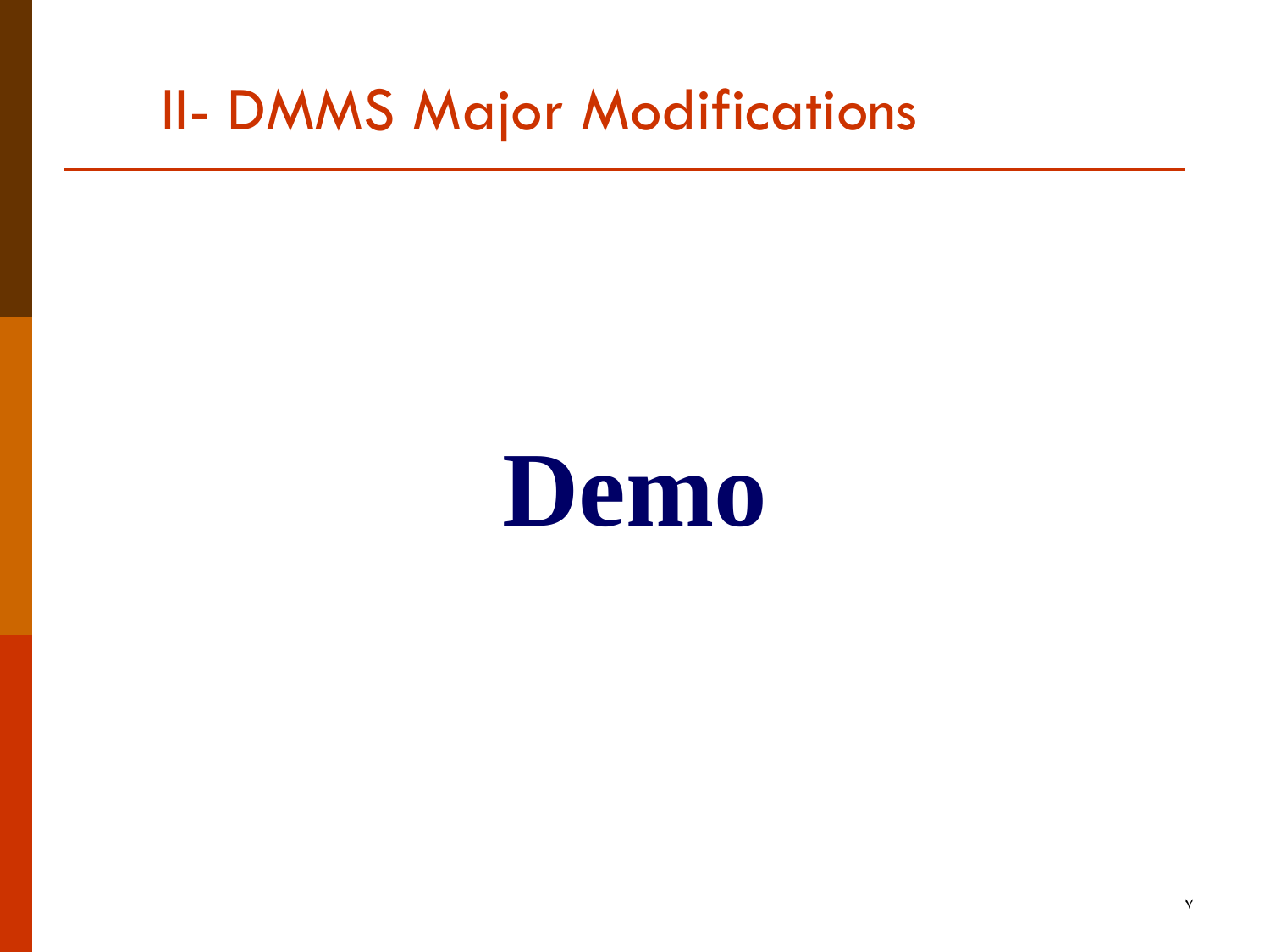

 **To avoid any confusion and facilitate the reporting process for the users, All Bank IDs previously created to be used on the DMMS are now replaced with the Bank Codes already used by banks in reporting to Banking Supervision. (e.g. form-3500 for funds)**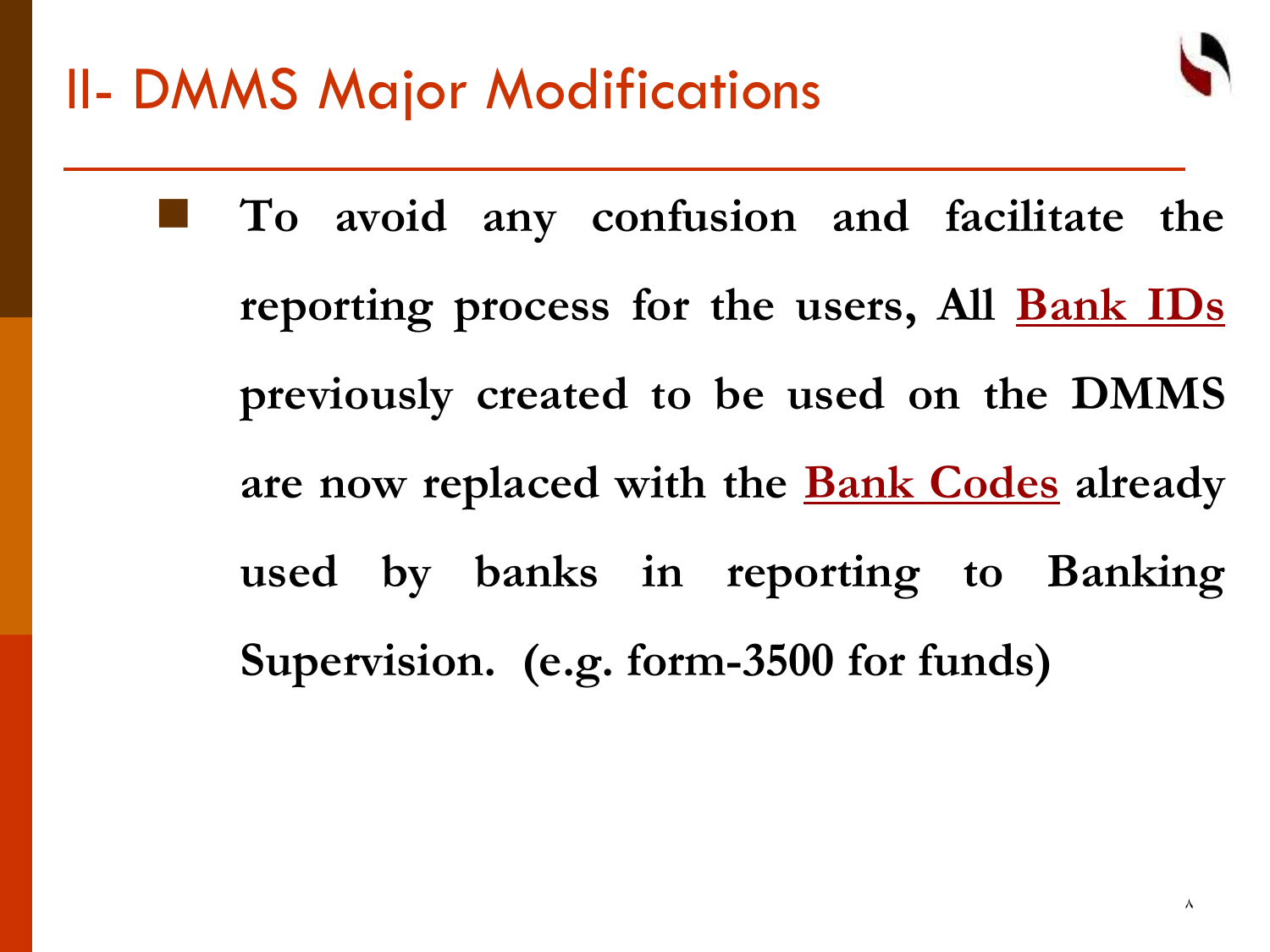## **DMMS Pilot Run**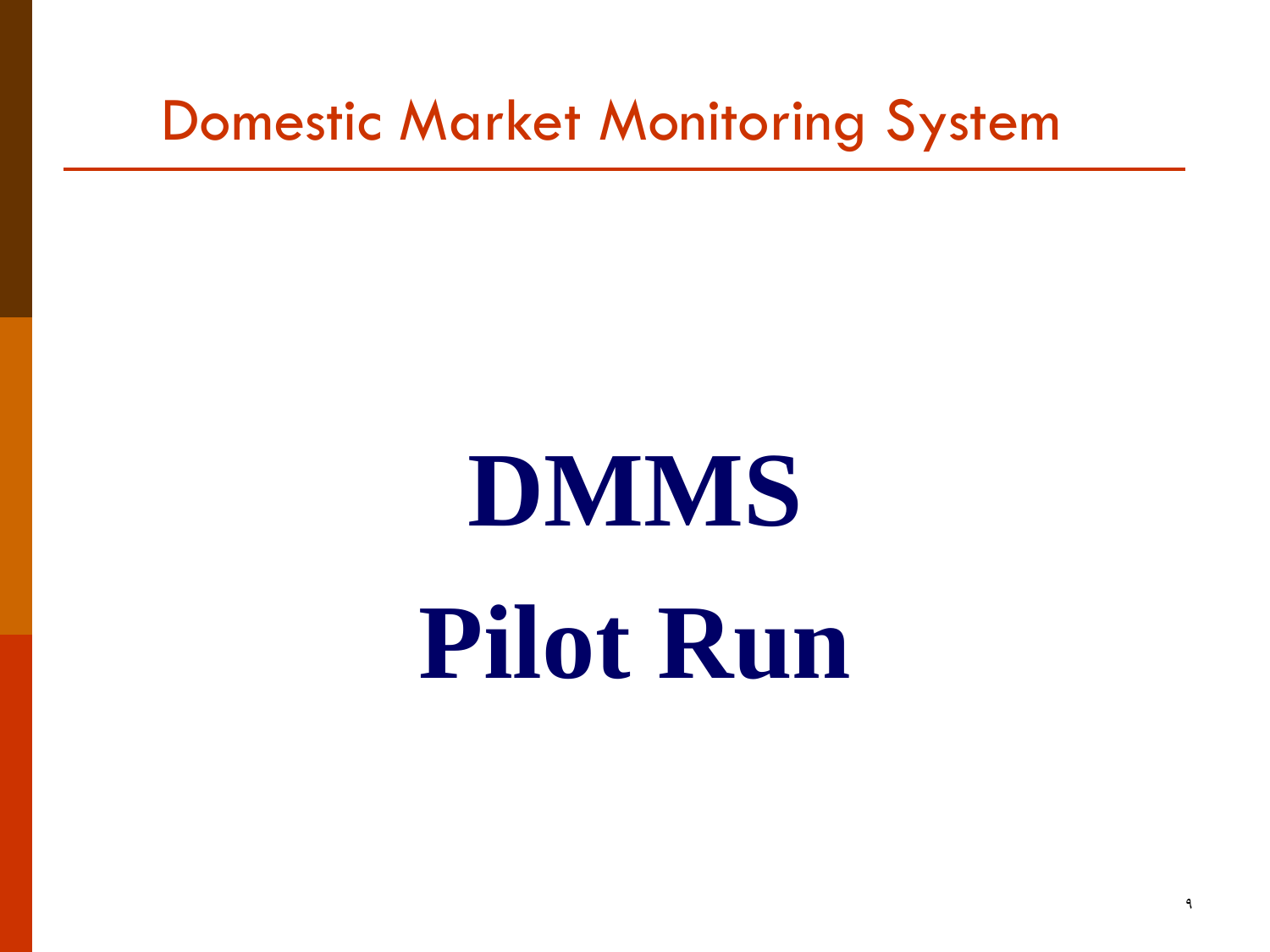

**Banks Must Fill "DMMS-User Creation" template and Deliver the Original, Signed and Stamped, to CBE prior Pilot-I date 31/5/2010**

**[http://cbe.org.eg/public/DMMS\\_UserCreationtemplate](http://cbe.org.eg/public/DMMS_UserCreationtemplate.pdf)**[.pdf](http://cbe.org.eg/public/DMMS_UserCreationtemplate.pdf)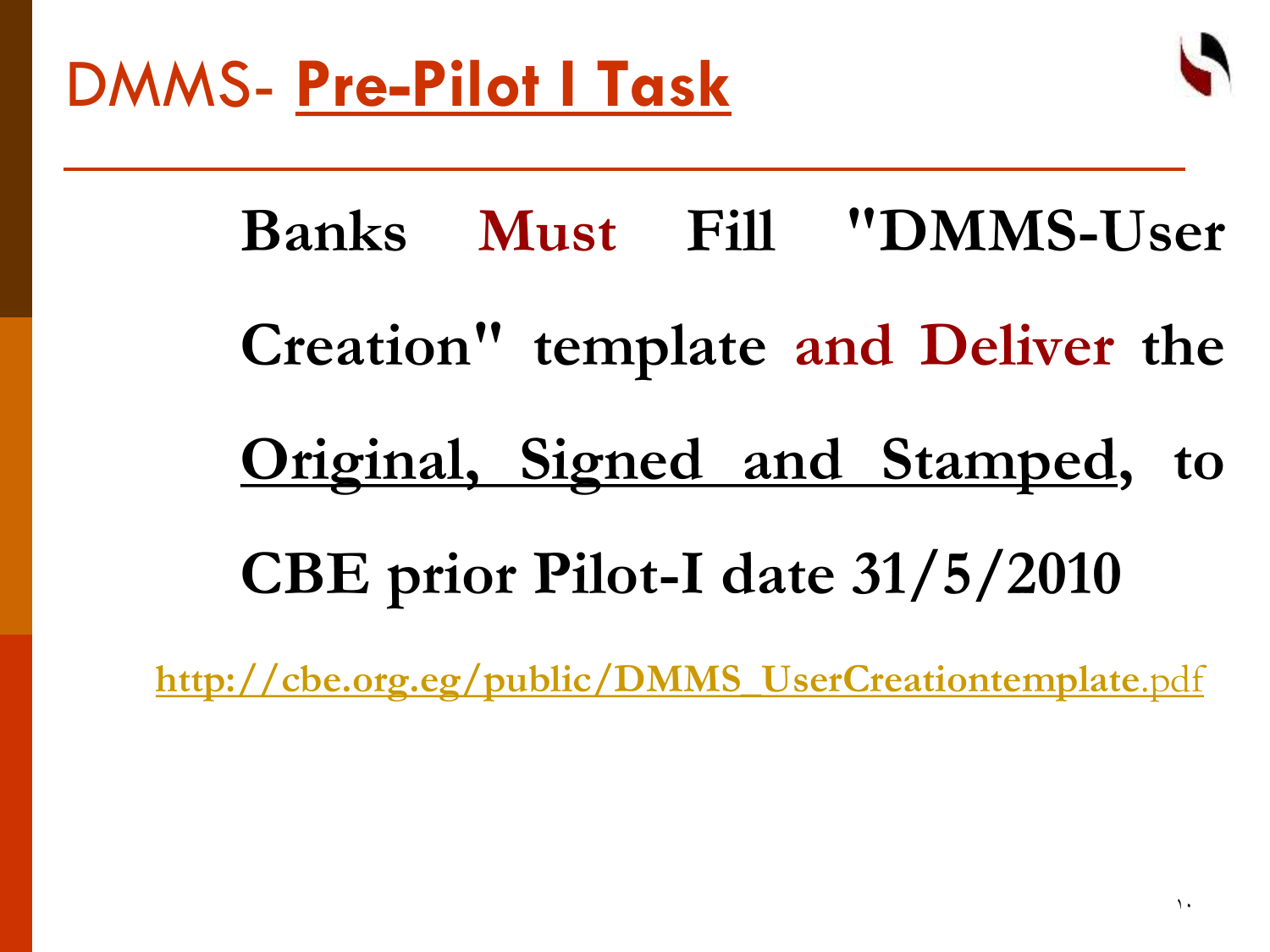

### **1. To Access DMMS 'Login page'**

### **2. BANK ADMINISTRATORS To Assign roles for Bank users on DMMS-Subsystems and deliver to each user his username/role.**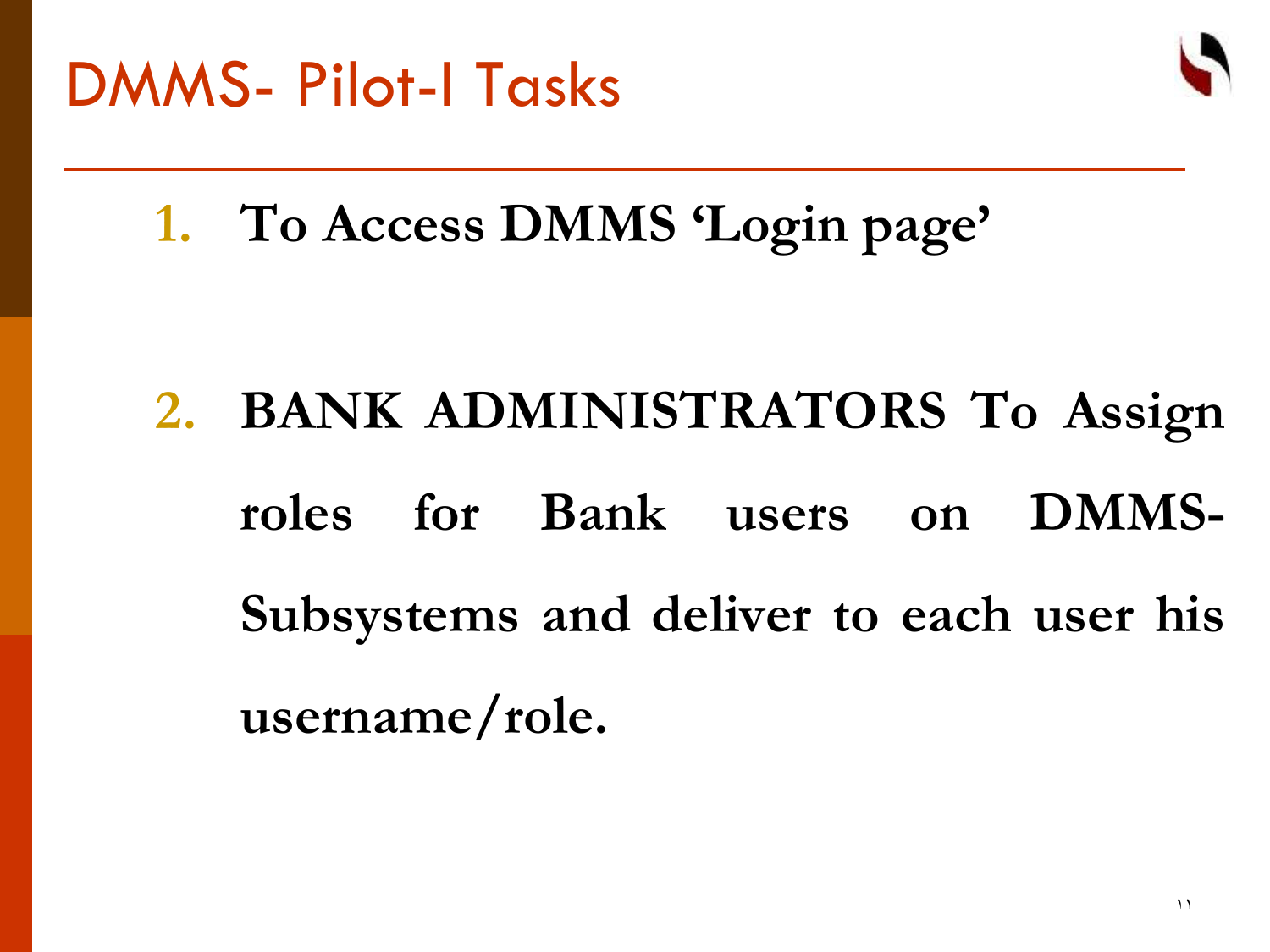

- **3. DMMS assigned users to login, change password, and upload reports on each DMMSsubsystem as follows:**
	- **Interbank file with the REAL DATA of the previous day (i.e. Sun. 30/05/2010).**
	- **Fund and Interest Rates files containing any accepted data of the previous month.**
	- **\* All Reports must follow the DMMS-instruction manual**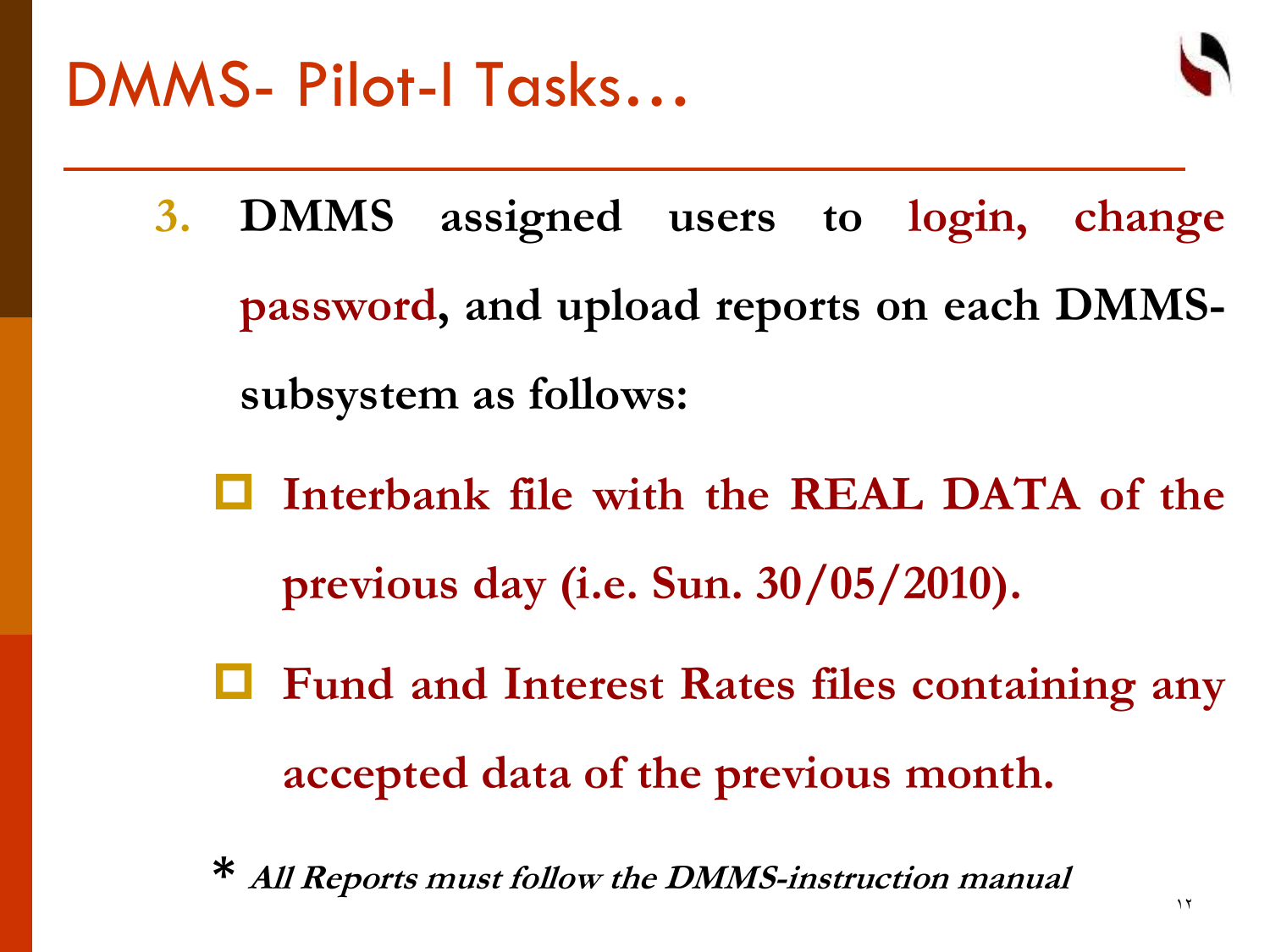

**1. Repeat same tasks as Pilot-I**

**2. Review DMMS static reports, and ensure all data is up to date. (e.g. List of Funds reflects the latest changes)**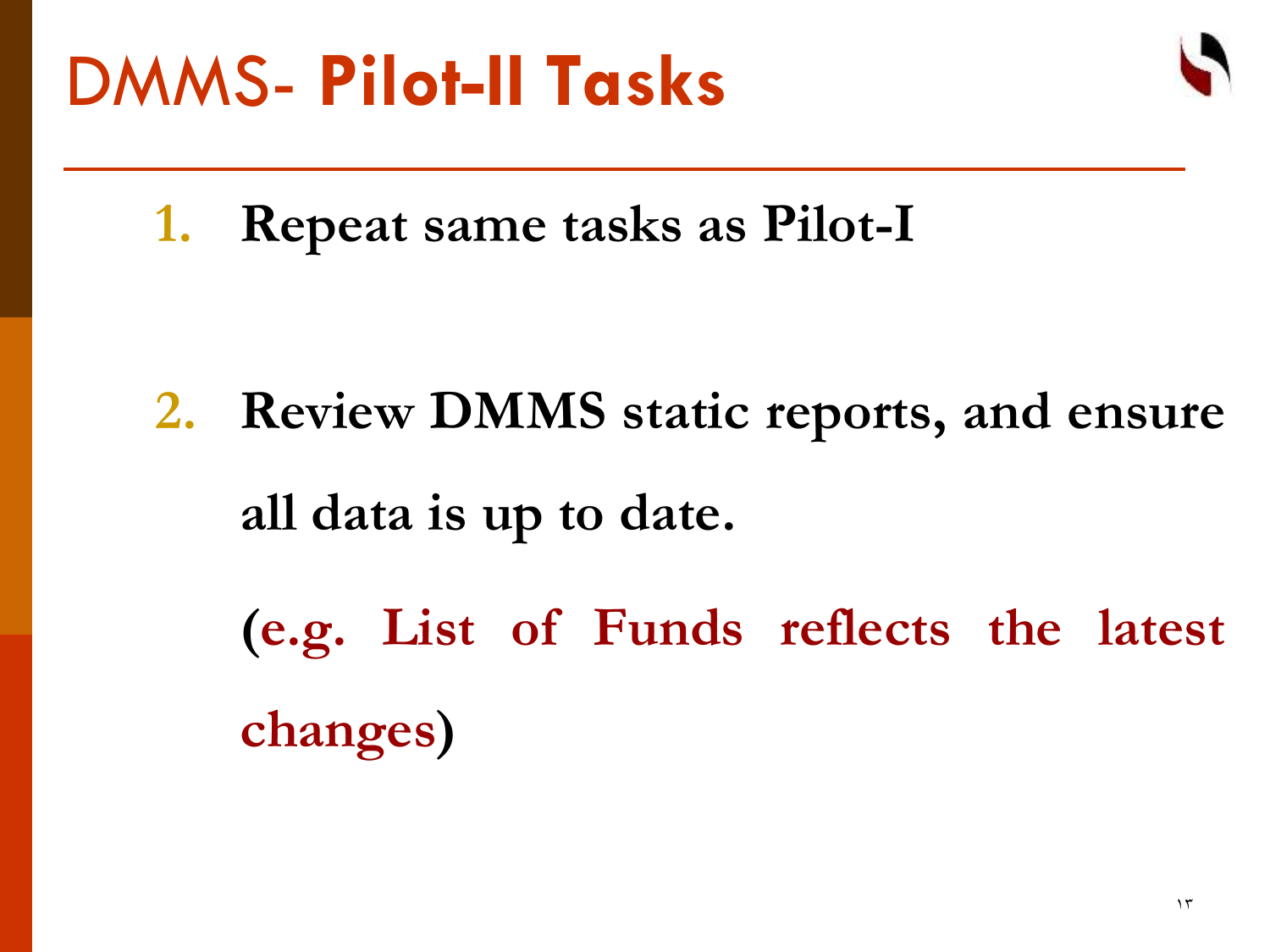### DMMS- Pilot- Support channels

- **DMMS** Project follow up links (Presentation, **docs, Q&A) >> [http://cbe.org.eg](http://cbe.org.eg/)**
- **IT issues:**
- **Tel. +202 2770-1444**
- **Fax. +202 25976020**
- **Email [cbe-ITsupport@cbe.org.eg](mailto:cbe-ITsupport@cbe.org.eg)**
- **Business issues: Tel. +202 2770-1616 Email [cbe-DMUsupport@cbe.org.eg](mailto:cbe-DMUsupport@cbe.org.eg)**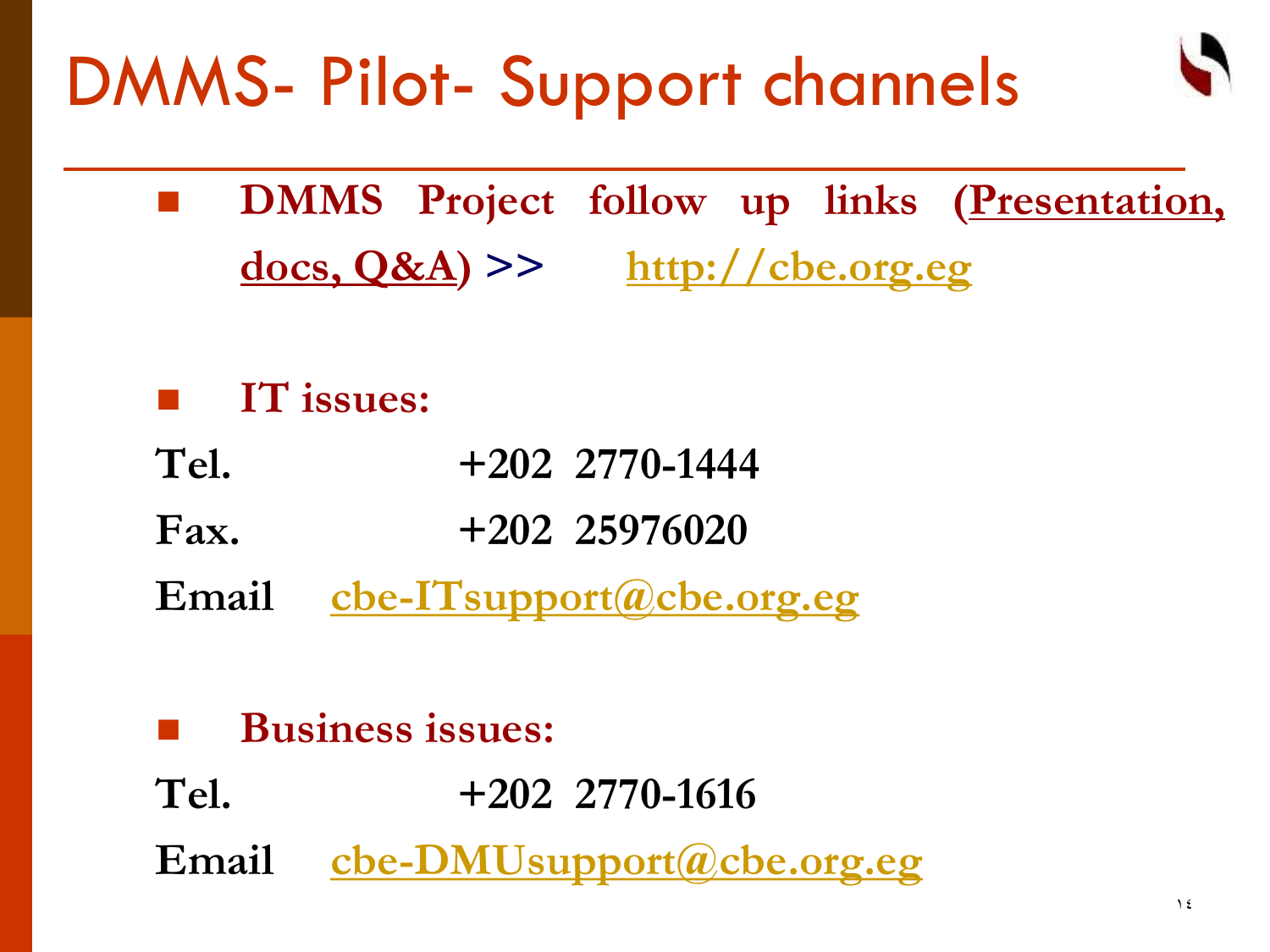# **Go Live Date 28/6/2010**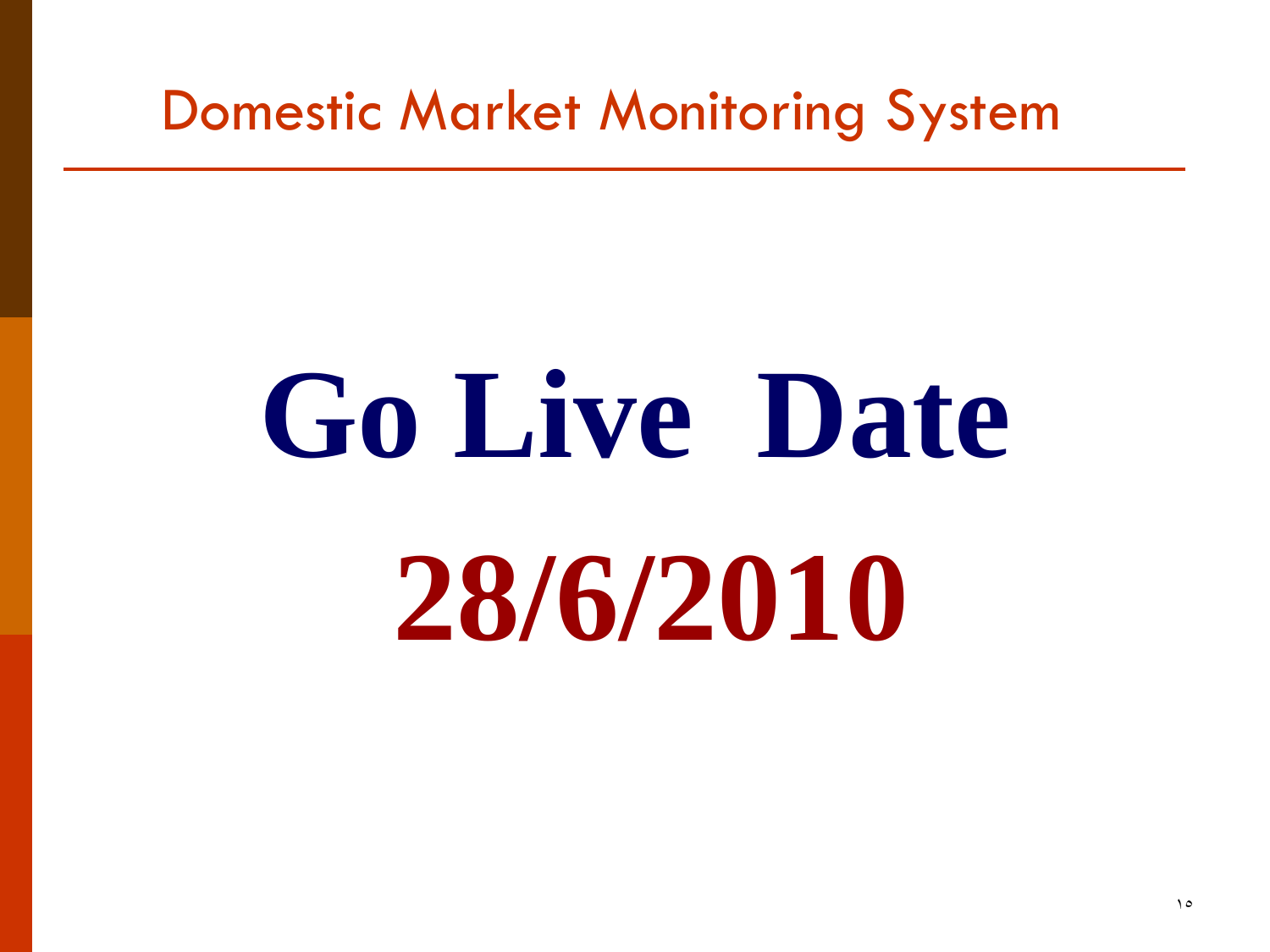## **FAQ**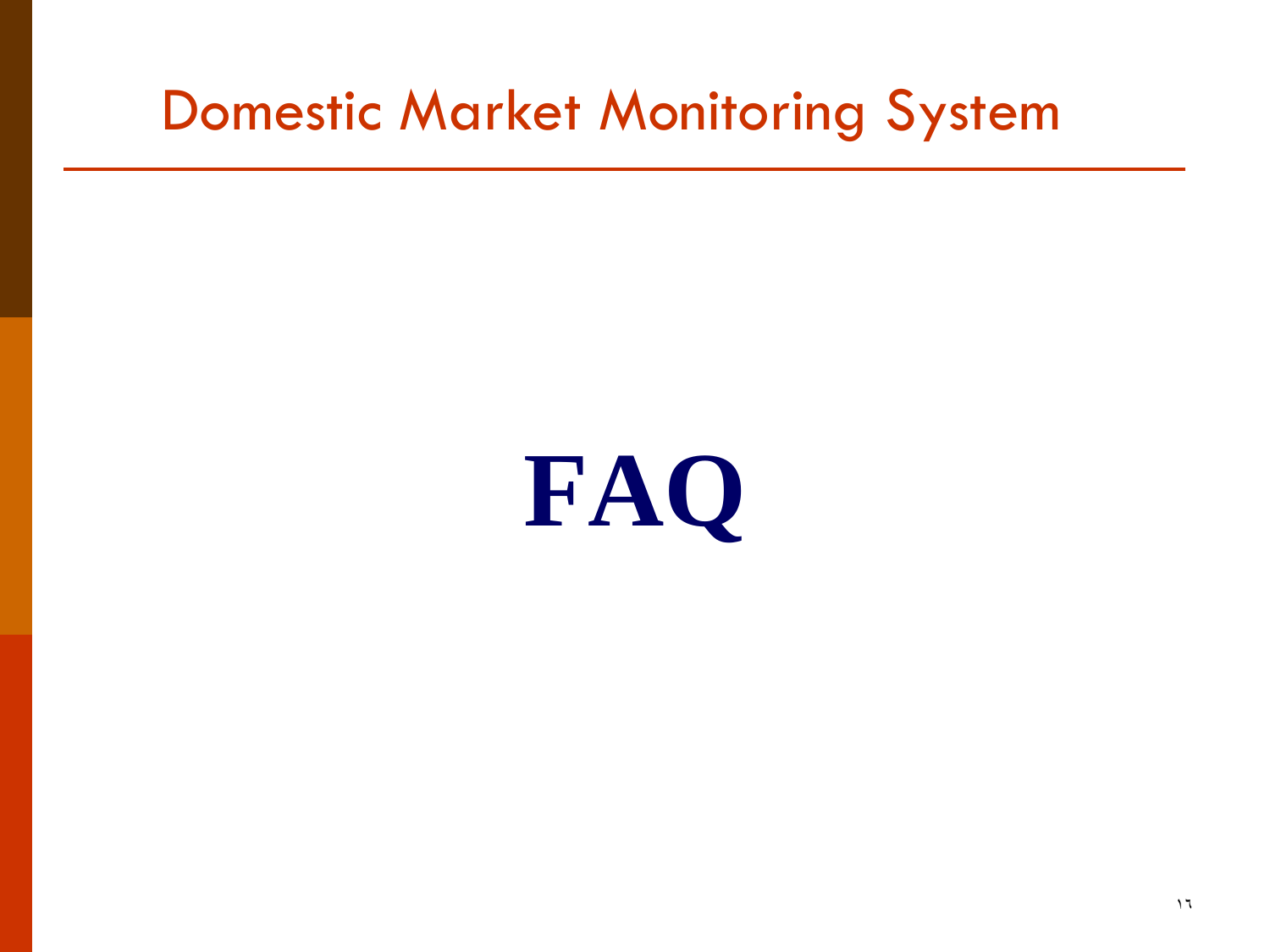



- **1. Do we report the Interbank deals done in \$ or the Currency exchange deals?**
	- **The Money Market Interbank file must only contain Borrowing/Lending deals done in EGP.**
- **2. Do we report the Interest Rates on dollars in US\$ or the equivalent in EGP?**

**The Interest Rates of Loans & Deposits in US\$ must be reported in US\$ not the equivalent.**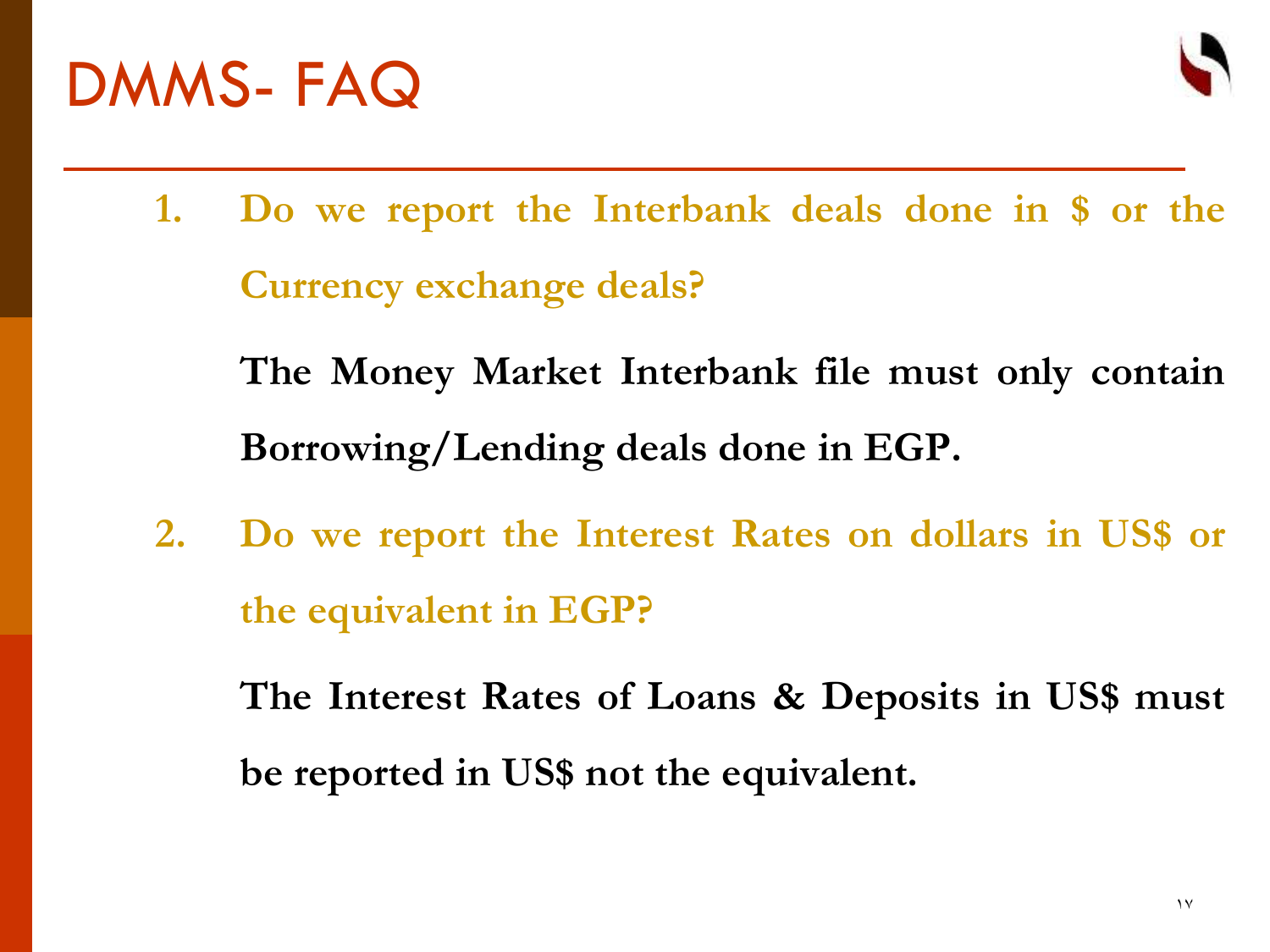### DMMS- FAQ



- **3. Why is the Bank's Abbreviation on the DMMS different than the commonly used one? The banks' abbreviations available on the DMMS are the International ones used by REUTERS not the local Abbreviations.**
	- **e.g. National Societe General is NSGE instead of NSGB**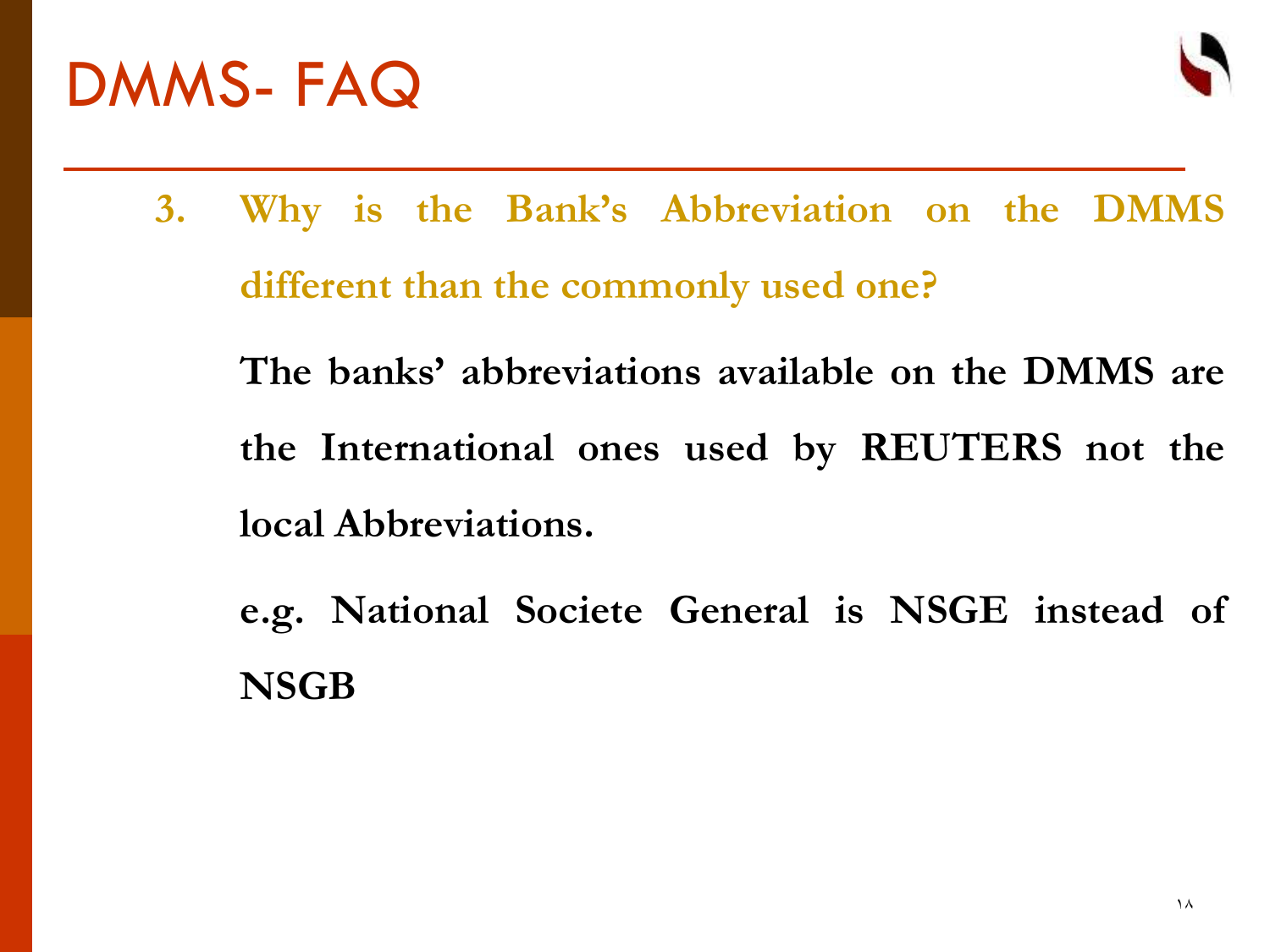